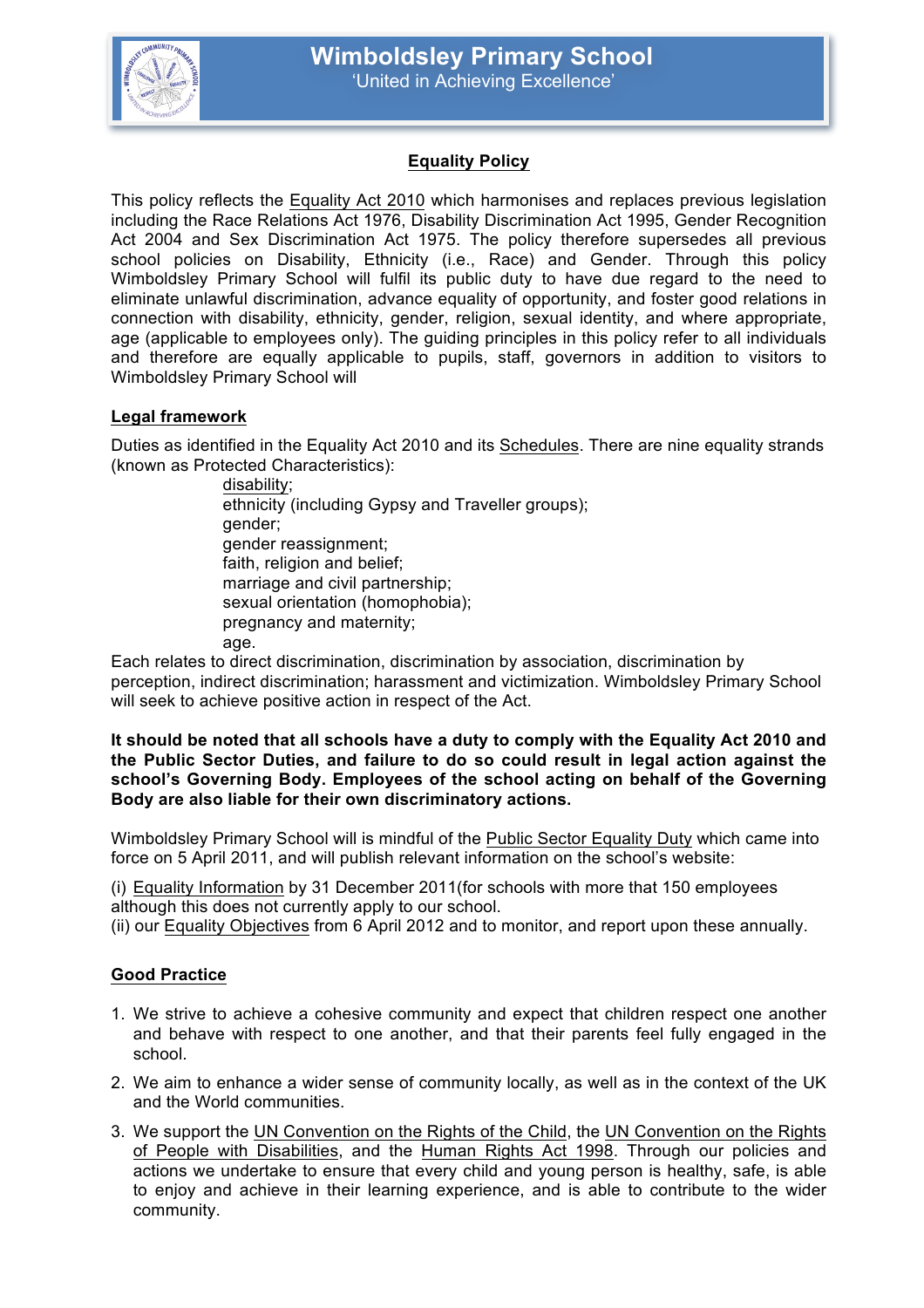4. We consider it prudent and sensible to maintain the practice of logging racist incidents and reporting them to the LA. We monitor and log incidents that discriminate against children and young people or adults in our school with protected characteristics, e.g., homophobic bullying. We also monitor and log bullying incidents directed towards those with special educational needs.

## 5. **Guiding principles**

In fulfilling the legal obligations and establishing our school ethos, we are guided by 9 principles:

## **Principle 1: All learners are of equal value**

We see all learners and potential learners, and their parents and carers, as of equal value:

- whether or not they are disabled.
- whatever their ethnicity, culture, religious affiliation, national origin or national status,
- whatever their gender or gender identity,
- whatever their sexual identity.

### **Principle 2: We recognise and respect difference**

Treating people equally (Principle 1 above) does not necessarily involve treating them all the same. Policies, procedures and activities must not discriminate but must nevertheless take account of differences of life-experience, outlook and background, and in the kinds of barrier and disadvantage which people may face, in relation to:

- disability, so that reasonable adjustments are made;
- ethnicity, so that different cultural backgrounds and experiences of prejudice are recognised;
- gender, so that the different needs and experiences of girls and boys, women and men are recognised;
- sexual identity.

### **Principle 3: We foster positive attitudes and relationships and a shared sense of cohesion and belonging**

Policies, procedure and activities promote:

- positive attitudes and actions towards disabled people, good relations between disabled and non-disabled people, and an absence of harassment of disabled people;
- positive interaction, good relations and dialogue between groups and communities different from each other in terms of ethnicity, culture, religious affiliation, national origin or national status, and an absence of prejudice related bullying and incidents;
- mutual respect and good relations between boys and girls, women and men and an absence of sexual and homophobic harassment.

### **Principle 4: We observe good equalities practice in staff recruitment, retention and development**

Policies and procedures benefit all employees and potential employees, for example in recruitment and promotion and in continuing professional development:

- whether or not they are disabled;
- whatever their ethnicity, culture, religious affiliation, national origin or national status;
- whatever their gender and sexual identity and with full respect for legal rights relating to pregnancy and maternity.

### **Principle 5: We aim to reduce and remove inequalities and barriers that already exist**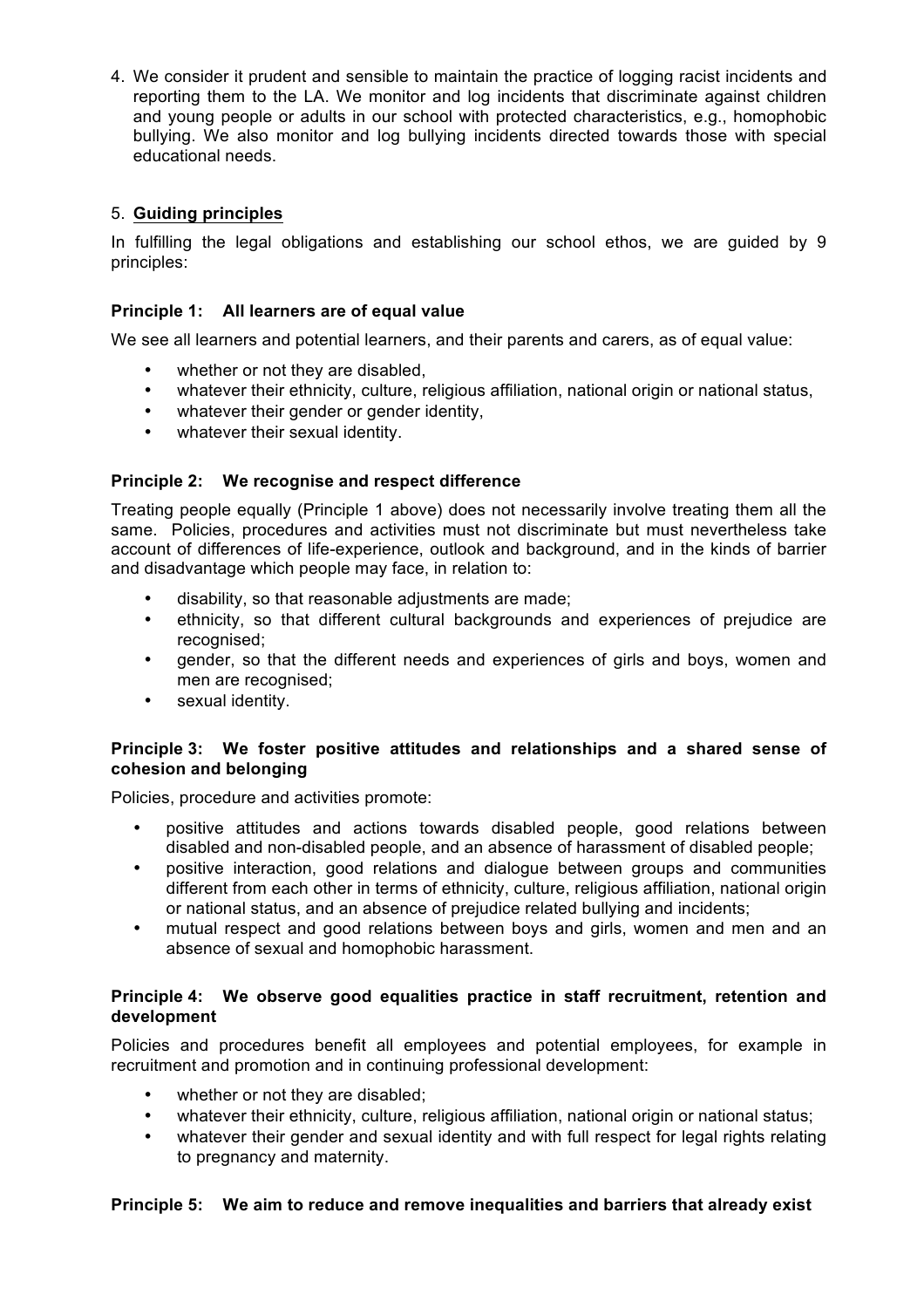In addition to avoiding or minimising possible negative impacts of our policies, we take opportunities to maximise positive impacts by reducing and removing inequalities and barriers that may already exist between:

- disabled and non-disabled;
- people of different ethnic, cultural and religious backgrounds;
- girls and boys, women and men;
- gay people as well as heterosexual.

### **Principle 6: We consult and involve widely**

People affected by a policy or activity should be consulted and involved in the design of new policies and in the review of existing ones. Consultation involves:

- disabled and non-disabled;
- people of different ethnic, cultural and religious backgrounds;
- qirls and boys, women and men;
- gay people as well as heterosexual.

### **Principle 7: We address prejudice and prejudice related bullying**

We oppose all forms of prejudice which stand in the way of fulfilling the legal duties listed above:

- prejudices around disability and special educational needs;
- prejudices around racism and xenophobia, including those that are directed against religious groups and communities, for example anti-Semitism and Islamophobia, and those that are directed against Travellers, migrants, refugees and people seeking asylum;
- prejudice reflecting sexism or homophobia.

### **Principle 8: Society as a whole should benefit**

Policies and activities should benefit society as a whole, both locally and nationally, by fostering greater social cohesion and greater participation in public life of:

- disabled and non-disabled;
- people of different ethnic, cultural and religious backgrounds;
- girls and boys, women and men;
- gay people as well as heterosexual.

### **Principle 9: Objectives**

Each year we formulate and publish specific and measurable equality objectives, based on the evidence we have collected and published, in relation to:

- disability;
- ethnicity, religion and culture;
- gender.

### **Arrangements, Roles and Responsibilities**

- The equality employment information will be monitored and reported to the Governing Body on an annual basis.
- Wimboldsley Primary School will ensure full compliance with the Equality Act 2011 when renewing or reviewing policy or practice.